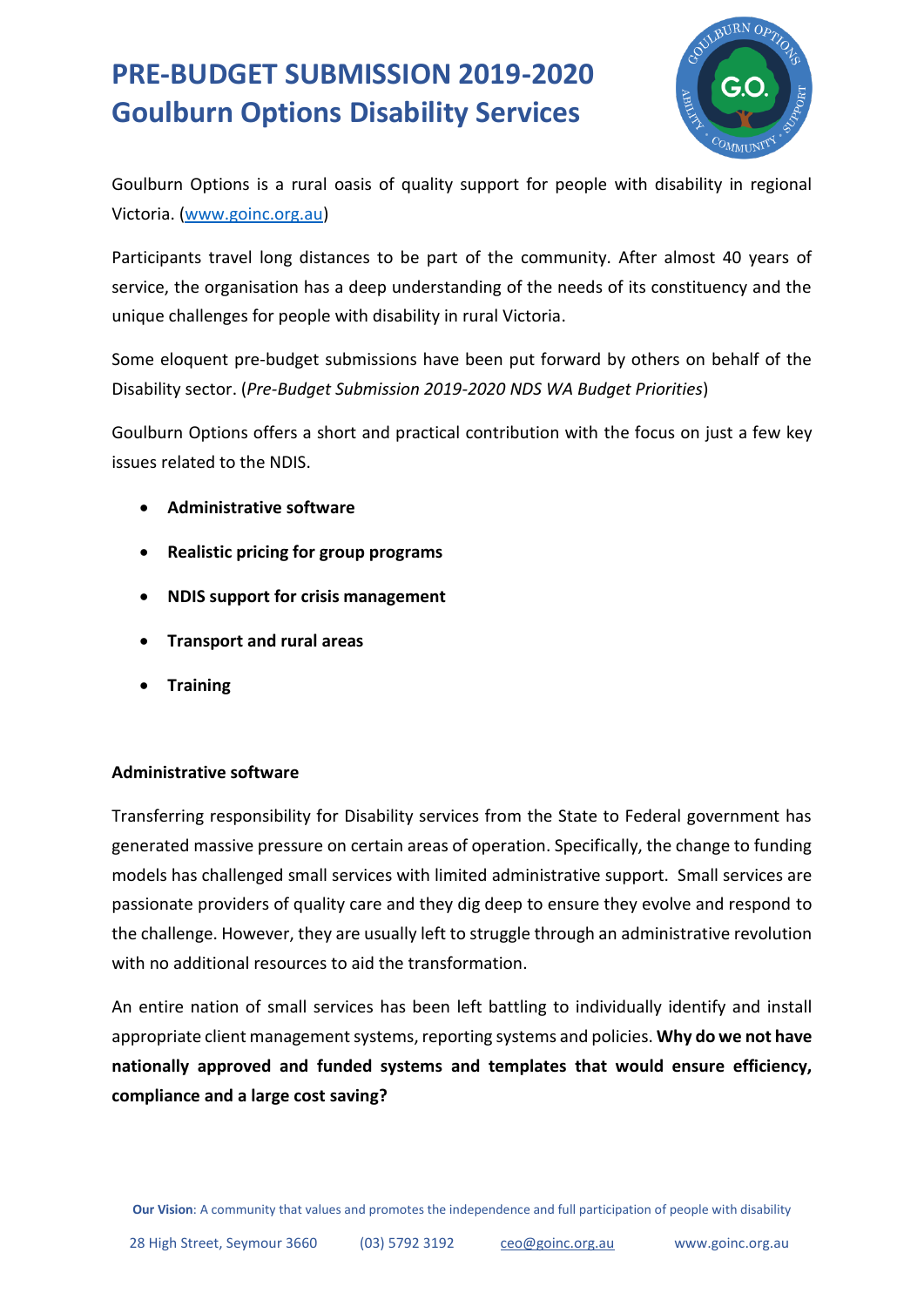## **PRE-BUDGET SUBMISSION 2019-2020 Goulburn Options Disability Services**



#### **Realistic pricing framework for group programs**

**The NDIS system introduced for pricing in group programs is complex, impractical and almost impossible to execute accurately**. The system is built around a ratio of clients to staff. Quotes for service have to be generated before the service begins and this means changes are extremely difficult to manage if clients choose to move to other activities with different ratios. **Ironically, flexibility and choice are reduced**. The ratio of supports will vary for an individual client several times each day as they move through different activities adding to the complexity of planning and billing. Some unplanned absences can be billed, but planned absences cannot. If the pricing for a group has been set around a ratio, and that changes, the provider can be out of pocket. Such gaps in programs are unlikely to filled by others (unlike a therapy setting). **Providers of group programs need to be supported with realistic frameworks for pricing.**

#### **NDIS funding for crisis management**

Provision must be made within the NDIS to respond to crises. The issues may be participantrelated or provider-related.

Any government system that proports to oversee the needs of people with disability must ensure that a budget is allocated to crisis management. The NDIS must have a department that is adequately staffed and funded to deal with crises as they occur in a timely manner.

#### **Transport and rural areas**

There is a great deal of conflicting advice being provided to participants and providers regarding what is acceptable under NDIS and what is not. This is particularly noticeable in relation to transport and rural areas. Some families agree to accept the transport assistance funding that replaces the mobility allowance not realising that this will provide them with less that the cost of their usual taxi (for example, to a centre 5 days each week), and less than the funding that was provided to them under their State schemes.

**Our Vision**: A community that values and promotes the independence and full participation of people with disability